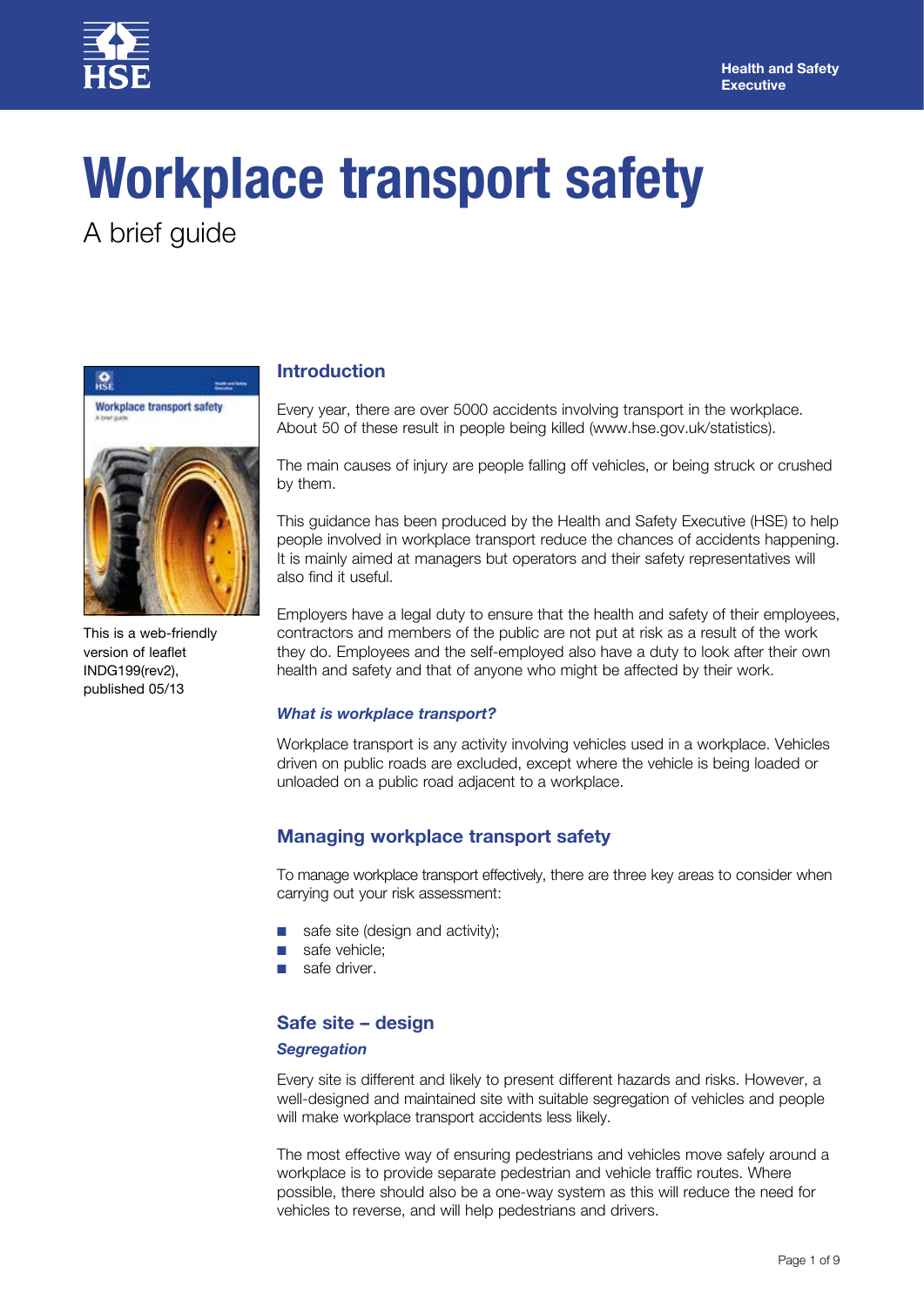Your circumstances might mean that complete segregation is not possible, so you would need to have clearly marked pedestrian and vehicle traffic routes, using measures such as barriers and signs.

There should be separate entrances and exits for vehicles and pedestrians, and vision panels should be installed on doors that open onto vehicle traffic routes.

Where pedestrian and vehicle traffic routes cross, they should be clearly marked using measures such as dropped kerbs, barriers, deterrent paving etc, to help direct pedestrians to the appropriate crossing points.

## *Traffic routes*

The general principles for safe traffic routes are as follows:

- Make sure they are wide enough for the safe movement of the largest vehicle.
- Ensure surfaces are suitable for the vehicles and pedestrians using them, eg firm, even and properly drained. Outdoor traffic routes should be similar to those required for public roads.
- Avoid steep slopes.
- Avoid sharp corners and blind bends.
- Keep them clear of obstructions.
- Make sure they are clearly marked and signposted.
- Keep them properly maintained.

Some parts of a workplace, such as cast-iron columns, storage racking, pipework and cables, are vulnerable to impact from vehicles and will need to be protected.

The law requiring traffic routes to be wide enough for traffic came into effect on 1 January 1993 but the legislation is not retrospective. On this basis, where it is not 'reasonably practicable' to widen traffic routes that existed before this date, traffic management systems and/or parking restrictions should be used if necessary.

#### *What does 'reasonably practicable' mean?*

This means balancing the level of risk against the measures needed to control the real risk in terms of money, time or trouble. However, you do not need to take action if it would be grossly disproportionate to the level of risk.

#### *Temporary traffic routes*

Temporary workplaces, eg construction and forestry sites, often have routes for vehicles and pedestrians that change as work progresses. Where possible, these routes should comply with the same basic standards as for the permanent traffic routes listed above.

#### *Visibility*

Visibility should be good enough for drivers to see hazards, and pedestrians to see vehicles. Adequate visibility for drivers is related to vehicle speed and the distance needed to stop or change direction safely. Consider having mirrors where sharp or blind bends cannot be avoided.

#### *Speed*

Reducing vehicle speed is an important part of workplace transport safety. Fixed traffic control measures such as speed humps, chicanes and 'rumble strips' can reduce vehicle speed. It is important to select the most appropriate control as the wrong measure can increase risk by, for example, reducing vehicle stability.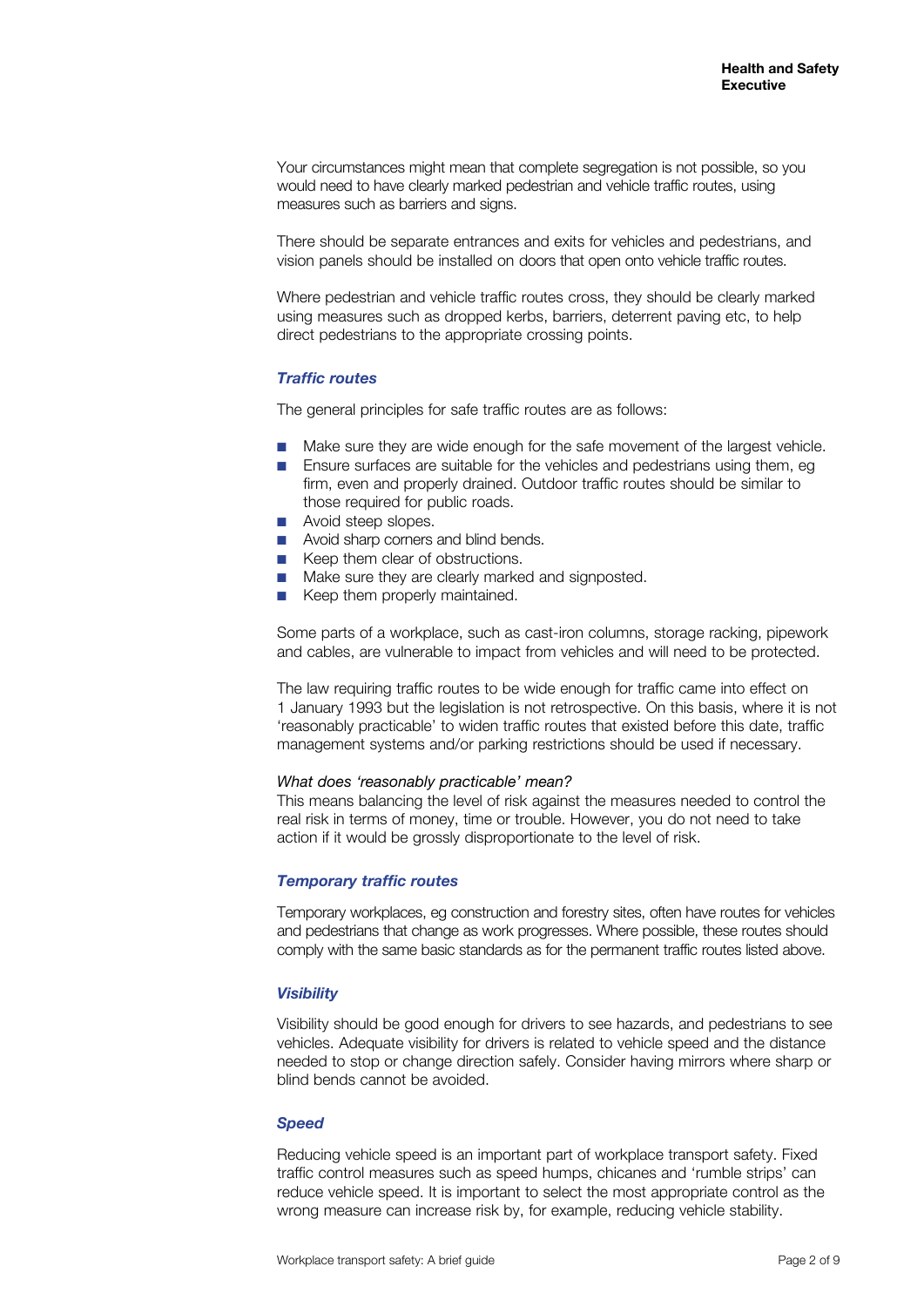Speed limits can also be used, but they need to be appropriate, properly enforced and, where possible, consistent across the site.

To assess an appropriate speed limit, consider the route layout and its usage. For example, lower speeds will be appropriate where pedestrians are present or where lift trucks and road-going vehicles share a traffic route.

#### *Signs, signals and markings*

Signs for drivers and pedestrians in a workplace should be the same as those used on public roads (as shown in the Highway Code<sup>1</sup>), wherever a suitable sign exists.

They should be well positioned and kept clean. Where driving is likely to be carried out in the dark, illuminated or reflective signs should be used.

White road markings should be used to regulate traffic flow, and yellow markings should be used for parking. Wherever possible, such markings should be reflective and maintained regularly.

#### *Lighting*

Every workplace should have suitable and sufficient lighting, particularly in areas where:

- vehicles manoeuvre, or pedestrians and vehicles circulate and cross;
- loading and unloading takes place.

Take care to ensure there are no sudden changes in lighting levels which may lead to drivers being dazzled.

## **Safe site – activity**

#### *Reversing*

Around a quarter of all deaths involving vehicles at work occur as a result of reversing. It also results in considerable damage to vehicles, equipment and property.

The most effective way of reducing reversing incidents is to remove the need to reverse by, for example, using one-way systems. Where this is not possible, sites should be organised so that reversing is kept to a minimum. Where reversing is necessary, consider the following:

- Install barriers to prevent vehicles entering pedestrian zones.
- Plan and clearly mark designated reversing areas.
- Keep people away from reversing areas and operations.
- Use portable radios or similar communication systems.
- Increase drivers' ability to see pedestrians.
- Install equipment on vehicles to help the driver and pedestrians, eg reversing alarms, flashing beacons and proximity-sensing devices.

#### *Signalling*

The job of banksmen (or signallers) is to guide drivers and make sure reversing areas are free of pedestrians. However, in some industries, such as quarrying, banksmen are rarely used due to the size of the vehicles involved.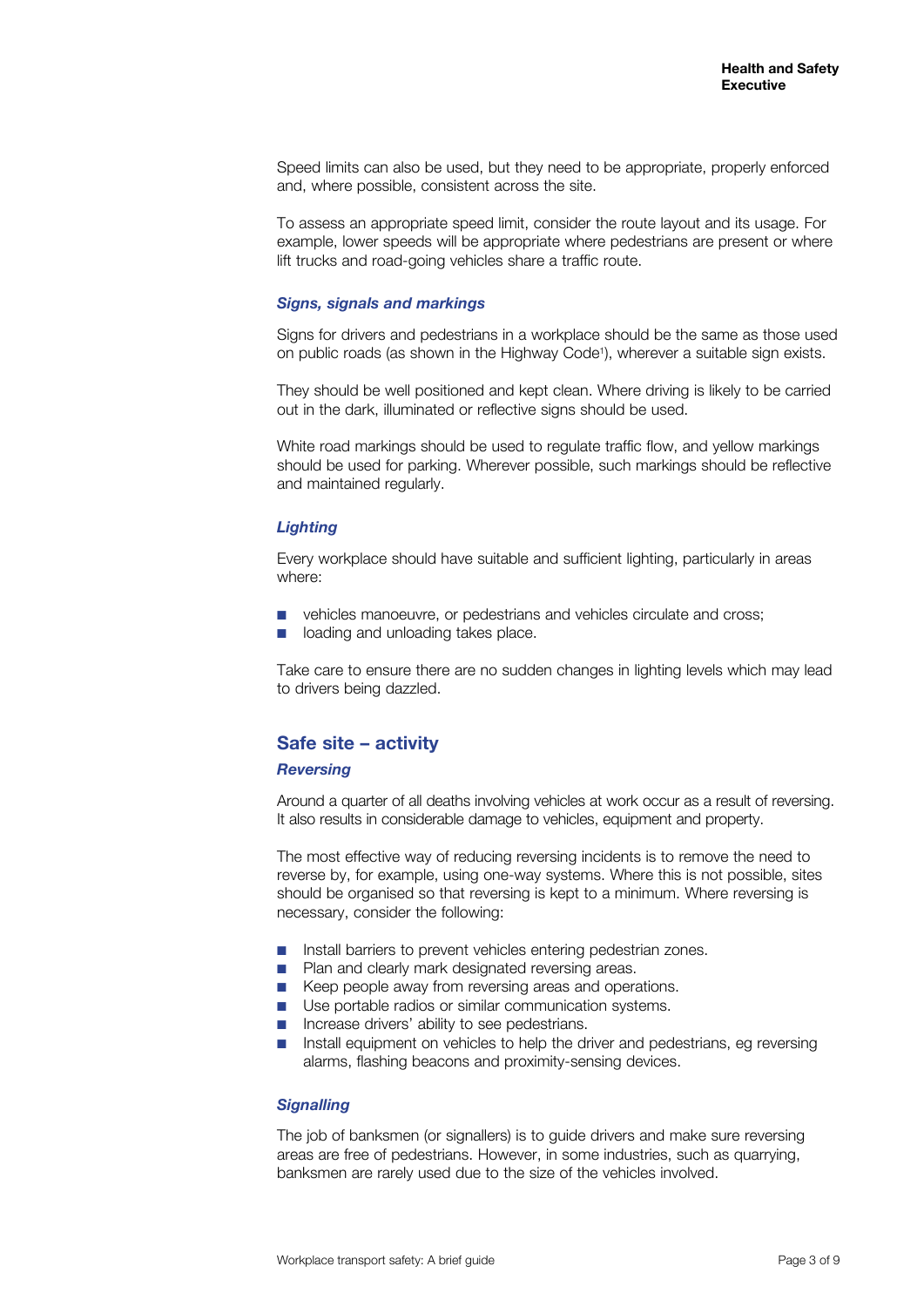If you are using banksmen, make sure:

- only trained banksmen are used:
- they are clearly visible to drivers at all times;
- a clear and recognised system is adopted;
- they stand in a safe position throughout the reversing operation.

#### *Parking*

Parking areas should be clearly indicated and there should be separate parking areas for commercial and private vehicles. There should also be designated areas where commercial vehicles can be loaded and unloaded.

When vehicles are parked, their parking brakes should always be applied. On most trailers disconnecting the emergency air line does not apply the trailer parking brake.

Drivers should never leave a vehicle unattended without ensuring both the vehicle and the trailer are securely braked, the engine is off and the key to the vehicle has been removed.

Where appropriate, trailer legs should be lowered to the ground.

#### *Coupling and uncoupling*

Drivers and those who have overall control of sites (site operators) should make sure that coupling and uncoupling areas are well lit, with firm and level surfaces.

Drivers should be properly trained and have their work monitored by site operators to make sure they follow a safe system of work, involving the use of trailer and tractor unit parking brakes as appropriate.

Further guidance can be found in the Institute of Road Transport Engineers (IRTE) Code of Practice *Coupling or uncoupling and parking of large goods vehicle trailers.*<sup>2</sup>

#### *Loading and unloading*

To minimise the risks to those involved in loading and unloading, information should be provided on the nature of the load and how it should be properly loaded, secured and unloaded. This information should accompany the load and be available to those involved in the loading, transportation and unloading activities.

The loading and unloading area should be:

- clear of traffic and people not involved in the activity;
- on level ground;
- segregated from other work areas;
- clear of overhead cables, pipes, or other obstructions;
- protected from bad weather where possible.

Make sure vehicles and trailers have their brakes applied and all stabilisers are in the correct position before loading or unloading.

Throughout loading and unloading there should be a safe place where drivers can wait.

Make sure you take measures to prevent vehicles being driven off during either loading or unloading at loading bays. These can include: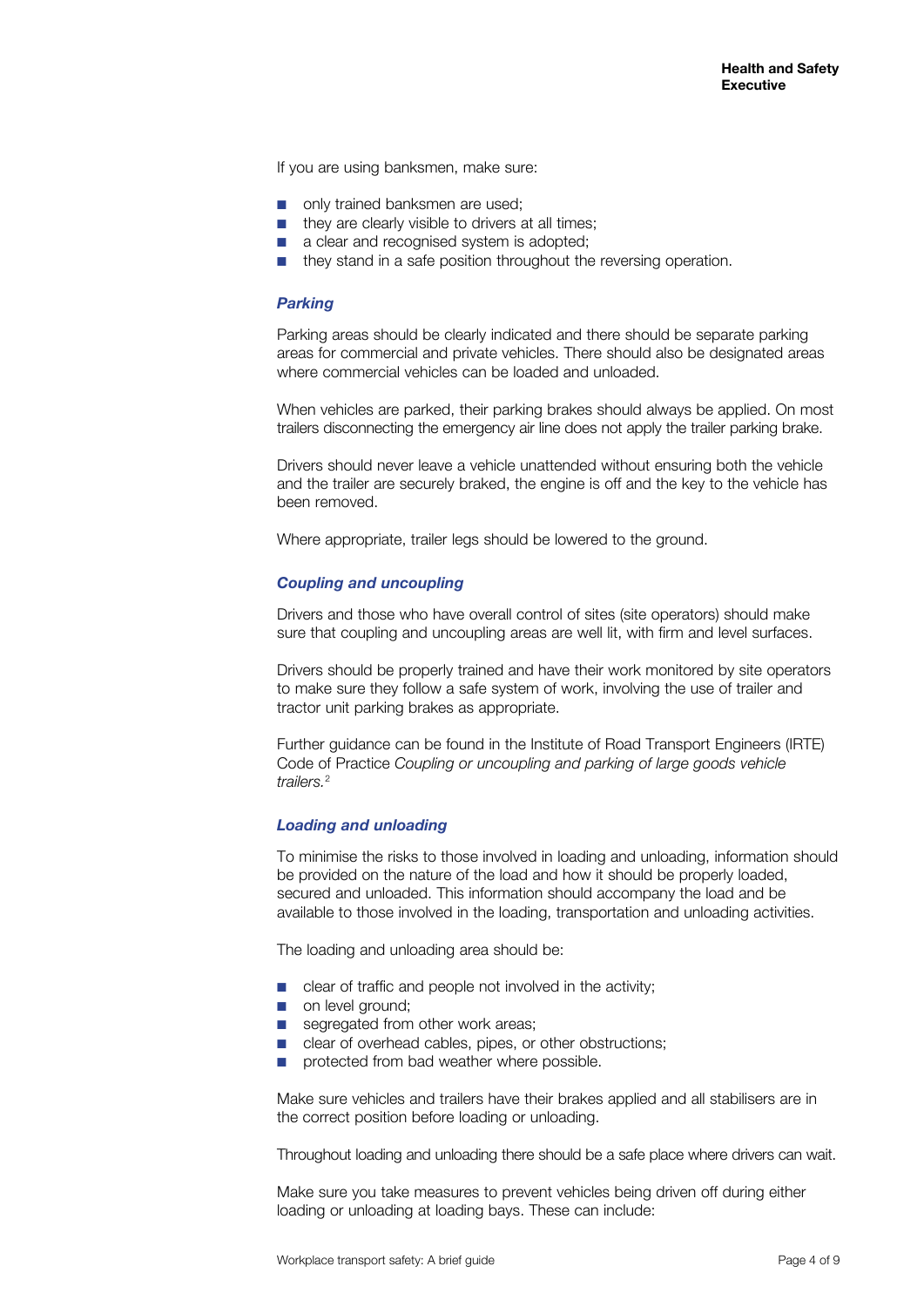- traffic lights on loading bays:
- vehicle or trailer restraints:
- keeping keys in a safe place, eg with a 'custody' system.

Guidance on how to secure a load safely can be found in the Department for Transport's Code of Practice *The safety of loads on vehicles.*<sup>3</sup>

#### *Tipping*

To reduce incidents where vehicles overturn during tipping operations, site operators and drivers should co-operate with each other and make sure:

- tipping is carried out on level ground:
- the tractor unit and trailer of articulated vehicles are aligned:
- wheel stops are used where possible:
- the tailgate is released and secured before tipping;
- no pedestrians are in the tipping area;
- the vehicle is not left unattended and cab doors are closed:
- there are no overhead obstacles, such as power lines.

If loads stick during tipping;

- the vehicle should not be driven to free the load (the body should be lowered and then raised);
- drivers should not climb onto the raised tipper section to free the load.

Mechanical 'vibratory discharge systems' can help to free a stuck load.

#### *Overturning*

To minimise vehicle overturns, site operators and drivers should consider:

- **D** vehicle suitability;
- the condition and slope of the surface;
- the operating speed of the vehicle;
- traffic routes that avoid sharp bends;
- the nature and positioning of the load.

Drivers should be monitored to ensure they follow safe systems of work, eg they are wearing seat belts which should be used even if a roll-over protection system (ROPS) is fitted.

#### *Sheeting*

To prevent falls from height when sheeting, follow these simple steps:

- avoid the need to work at height wherever possible, ie sheet from the ground;
- where work at height cannot be avoided, use measures such as platforms with barriers to prevent falls;
- if there is still a risk of a worker falling, use personal protective equipment to minimise both the distance and consequences in the event of a fall.

At each step, always consider measures that protect everyone who is at risk (eg barriers) before measures that only protect the individual (eg fall-arrest systems).

The walkways of working platforms should be made of non-slip material. Consult vehicle manufacturers before installing any vehicle-based sheeting system.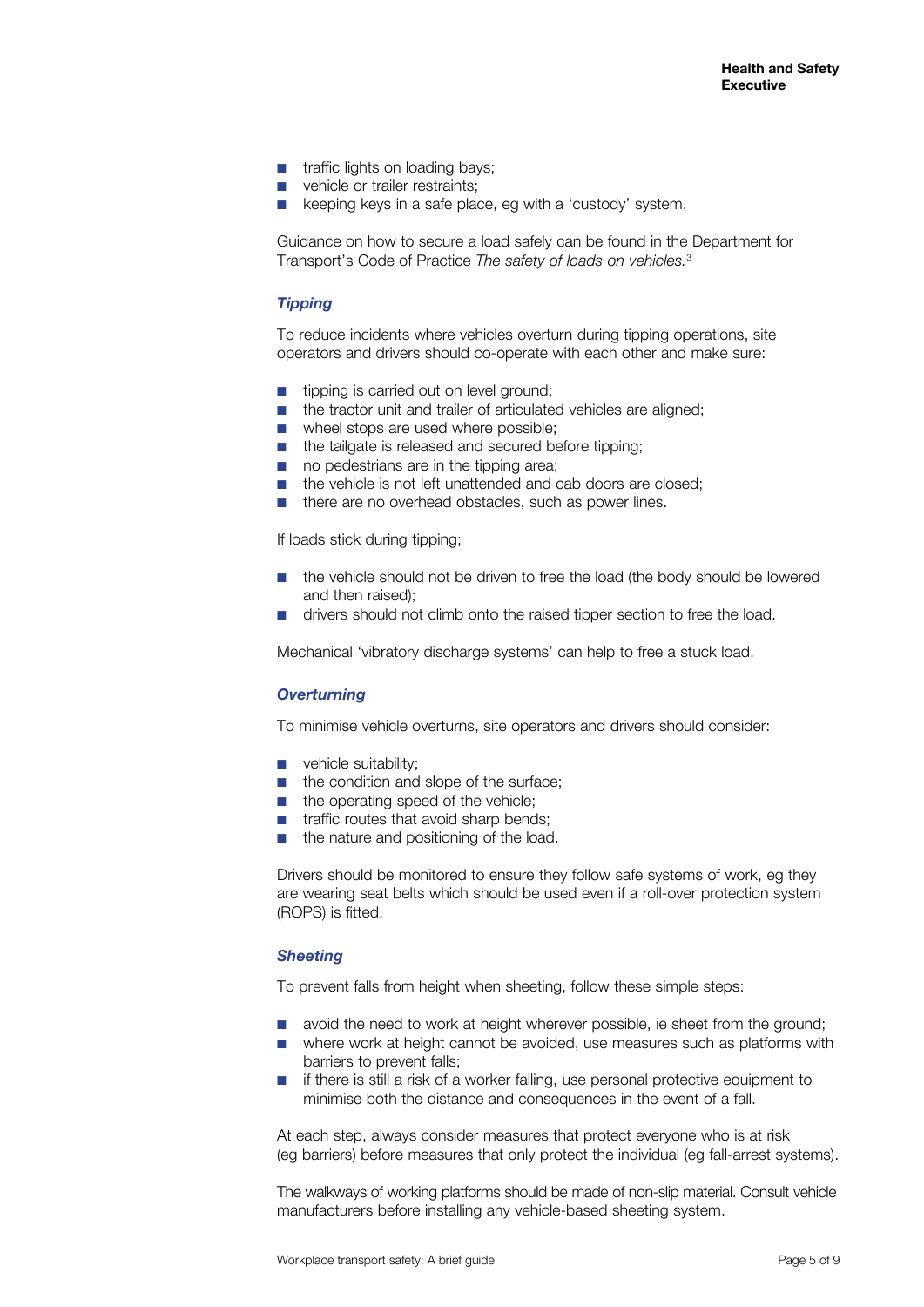#### *Housekeeping*

Traffic routes should be free from obstructions and kept clean. Signage should be cleaned and maintained so that it remains visible and effective.

## **Safe vehicle**

Vehicles used in the workplace should be suitable for the purpose for which they are used.

You should carefully consider the working environment in which a specific vehicle will be used and the suitability of that vehicle for the people using it. Consulting with those who will use it is a key part of developing a vehicle specification.

The Road Vehicles (Construction and Use) Regulations 1986 set the standard for the design and construction of vehicles used on public roads. Most vehicles used in the workplace should meet this standard, but in some cases there are specific supply standards for mobile plant (eg some lift trucks).

Warning devices such as rotating beacons and reversing alarms are often fitted, and conspicuous painting and marking can be used to make a vehicle stand out to pedestrians.

Drivers should be able to see clearly around their vehicle, so consider measures such as CCTV and special mirrors where visibility is restricted.

Vehicles should be designed so that, wherever possible, those who use them can do their work from the ground. Where people have to work at height on vehicles, suitable means of safe access onto and around vehicles should be provided.

#### *Maintenance*

Vehicles should be maintained in good working order so they remain mechanically sound, and any devices, such as flashing beacons, function properly. Vehicles such as lift trucks and those with tail lifts must be thoroughly examined by a competent person and reports kept.

Planned inspections are a vital part of preventative maintenance. These may include daily safety checks carried out by drivers and regular maintenance inspections based on time or mileage.

Drivers should be provided with a list of the daily checks to be signed off at the start of each shift. This should be monitored to ensure the checks are carried out properly.

## **Safe driver**

Drivers should be competent to operate a vehicle safely and receive appropriate information, instruction and training for the vehicle they use. It is particularly important that younger or less experienced drivers are closely monitored following their training to ensure they work safely.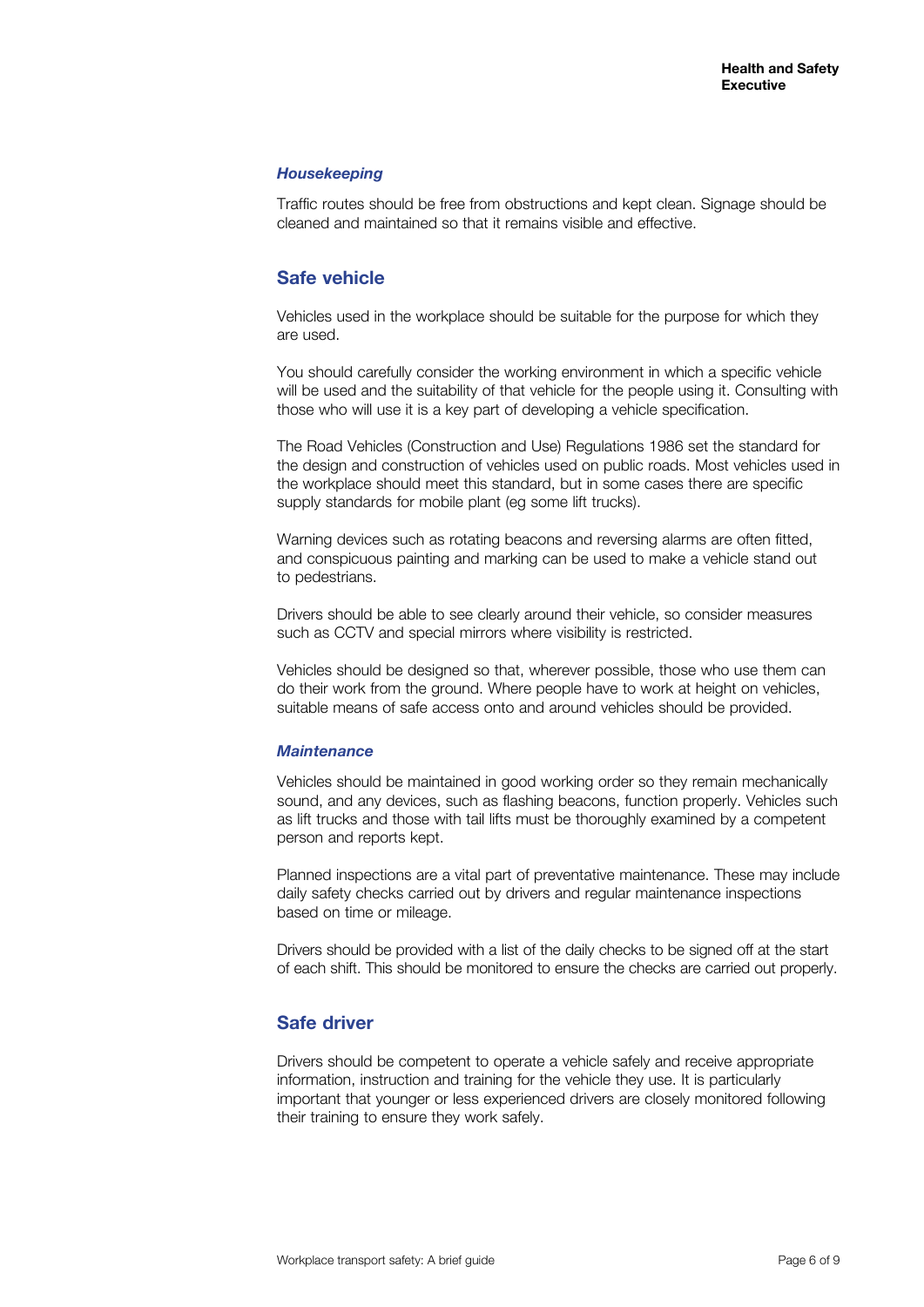## *Competence*

Consider the following:

- **For new recruits:** Recruitment and placement procedures should be in place to ensure all new drivers are competent.
- **For existing employees:** Make sure they have, and continue to have, the skills and experience needed to operate a vehicle safely. If the work changes, drivers should receive the necessary training to carry out the modified task safely.

#### *Training*

Training requirements will depend on an individual's experience and the training they have previously received. Your risk assessment should help decide the level and amount of training a person requires.

In general, newly recruited drivers have the greatest training needs but there should also be a programme of reassessment for more experienced drivers.

It is important to assess the information provided by newly appointed drivers, particularly in relation to their training and experience. They should also be monitored on-site, to establish both their actual level of competence and any further training needs.

You should keep a training record for each driver. This will help to ensure the most appropriate person is allocated a particular task and identify those requiring refresher training.

There are special requirements for the training of lift truck drivers (see HSE's Approved Code of Practice *Rider-operated lift trucks: Operator training and safe use*).4

#### *Fitness to operate*

A person's fitness to drive/operate a vehicle should be judged on an individual basis but the aim is to match the requirements of the task with the fitness and abilities of the driver/operator.

Detailed advice on medical standards of fitness to drive is published by the Drivers Medical Unit of the Driver and Vehicle Licensing Authority (DVLA): www.dft.gov.uk/ dvla/medical/ataglance.aspx.

## **Other areas to consider**

In addition to the three key areas of site, vehicle and driver, the following areas should also be taken into consideration when managing workplace transport safety.

#### *Consultation with employees*

You are legally required to consult all your employees, in good time, on health and safety matters. In workplaces where a trade union is recognised, this will be through union health and safety representatives. In non-unionised workplaces, you can consult either directly or through other elected representatives.

Consultation involves employers not only giving information to employees but also listening to them and taking account of what they say before making health and safety decisions.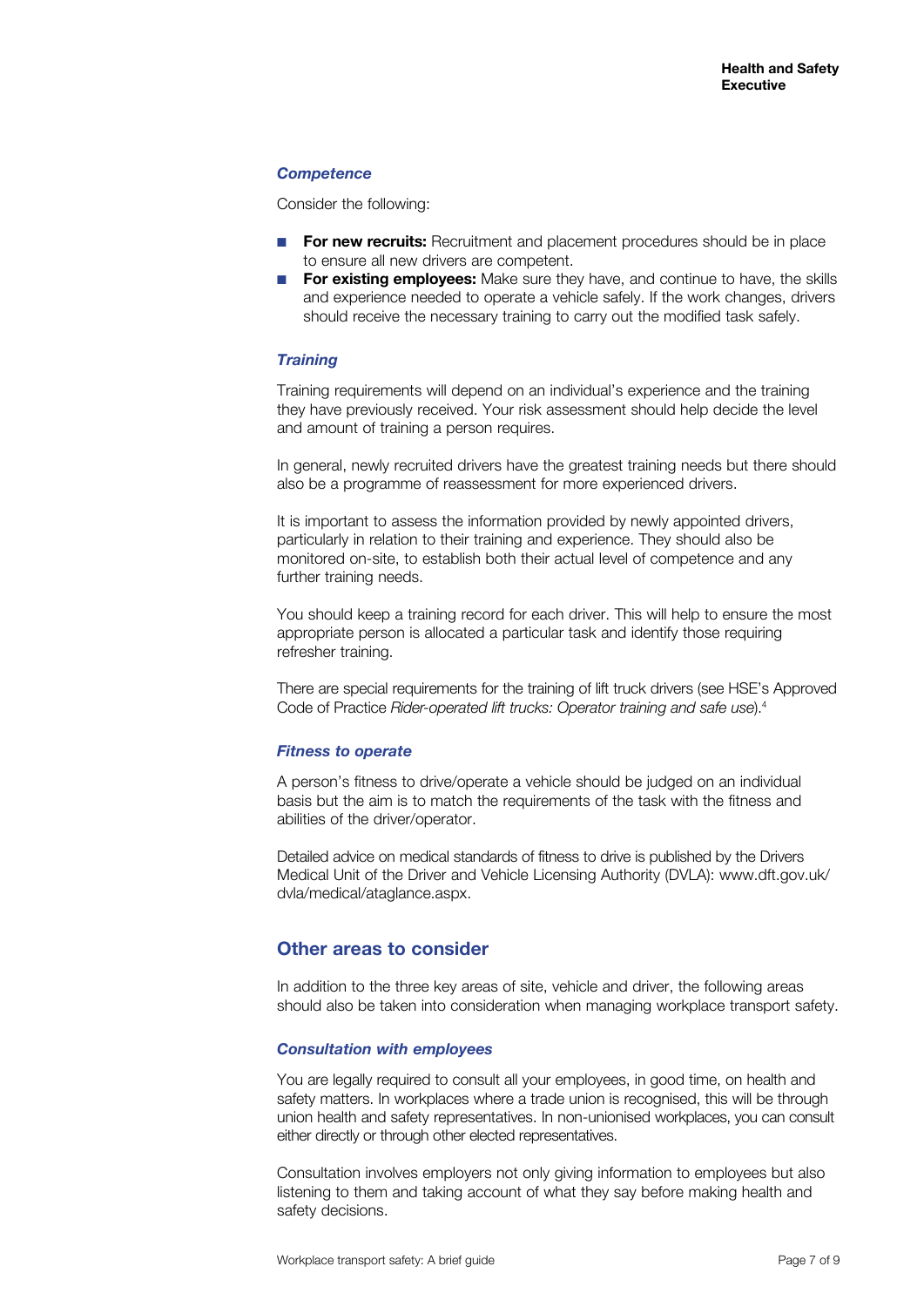Issues you should consult employees on could include:

- health and safety and the work they do:
- how risks are controlled:
- the best ways of providing information and training.

#### *Shared premises*

Employers, employees and the self-employed who share a workplace should co-operate and communicate with each other on the site.

Site operators should take responsibility for co-ordinating any health and safety measures and ensuring everyone on-site understands their health and safety responsibilities and the site rules.

Vehicles on which employees of more than one company are at work are considered to be shared workplaces, for example where supermarket employees are loading a trailer owned by a distribution company.

Whenever this occurs, those involved should be fully aware of their roles and responsibilities before any activity is undertaken. Clear, written instructions and information should be available to those involved.

If you do not own the site you should liaise with your landlord as you both have legal responsibilities to ensure the site is safe.

### *The public*

The public often have access to workplaces where vehicles operate. As they will generally be unfamiliar with the workplace, they should be kept away from any work activities wherever possible.

Where this is not possible, you should put in place suitable traffic management arrangements to:

- control pedestrian access;
- separate people from vehicles;
- control vehicle movements;
- monitor activities on-site.

#### *Contractors*

Employers and the contractors they use have duties under health and safety law. When using contractors (eg visiting drivers and agency staff), you should:

- take into account their skills, knowledge and experience;
- provide them with relevant information, such as vehicle and pedestrian traffic routes, speed limits, designated loading, unloading and parking areas and site rules. Make sure you consider foreign drivers, eg provide information in other languages;
- liaise with them to consider the risks from each other's work activities and agree how the work will be undertaken;
- monitor them to ensure they work safely and comply with the site rules;
- set up any arrangements for co-operation and co-ordination;
- ensure action is taken when they operate in an unsafe manner.

More information can be found in the HSE leaflet *Use of contractors: A joint responsibility.*5